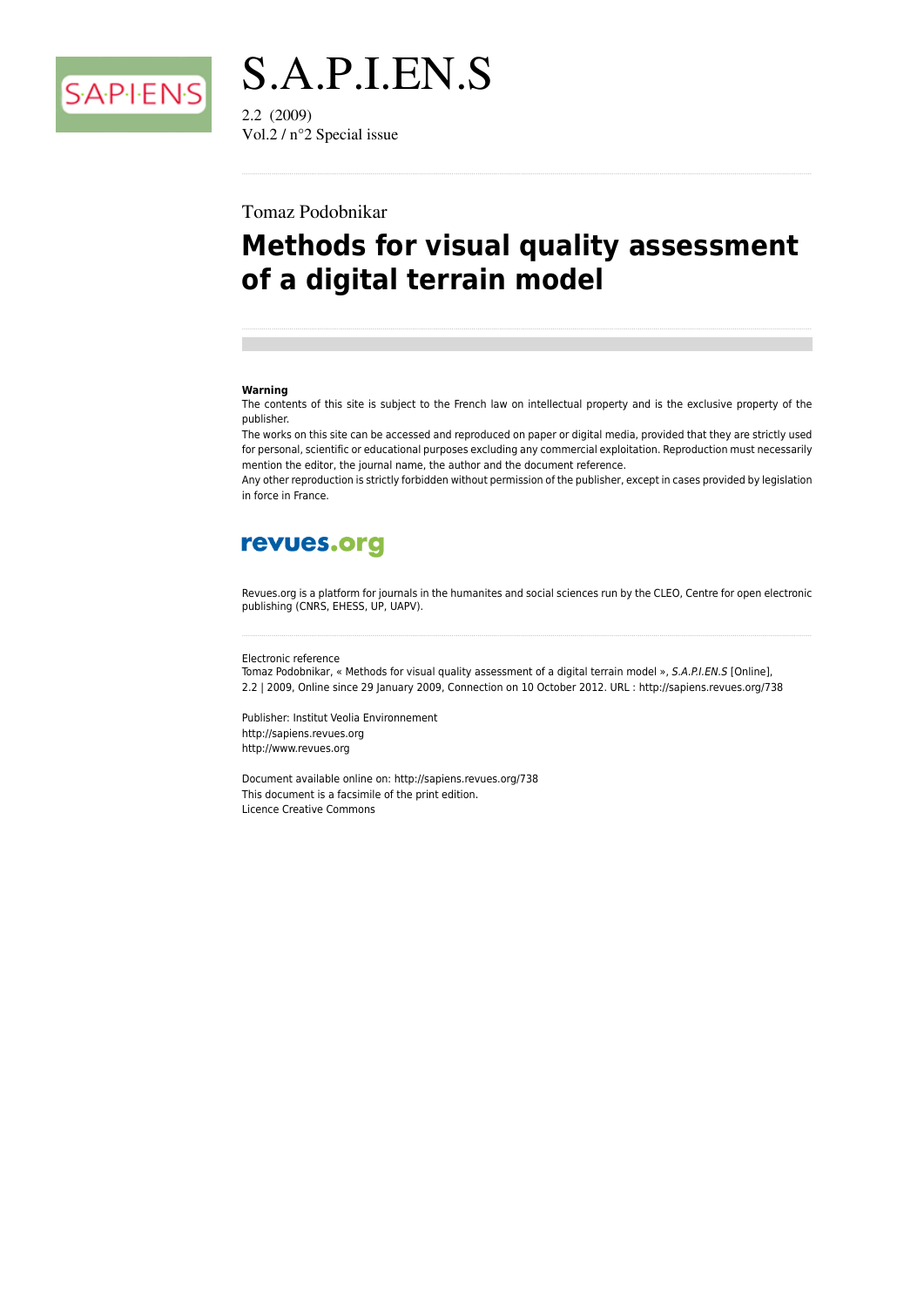Veolia Environnement

## **Methods**



'

Methods for visual quality assessment of a digital terrain model

Tomaz Podobnikar

Institute of Photogrammetry and Remote Sensing, Vienna University of Technology, Vienna, Austria Scientific Research Centre of the Slovenian Academy of Sciences and Arts, Ljubljana, Slovenia

Abstract

A Digital Terrain Model (DTM) is a continuous representation of a ground surface landform that is commonly used to produce topographic maps. DTMs are created by integrating data obtained from a wide range of techniques including remote sensing and land surveying. Quality assessment of data is a critical parameter for DTM production and it relies heavily on statistical methods. In contrast, visual methods are generally neglected despite their potential for improving DTM quality. In this paper, several enhanced visual techniques for quality assessment are described and illustrated with areas and datasets selected from Slovenia and the planet Mars. Four classes of visual methods are defined: visualisations according to spatial analytical operations based on one or multiple datasets; visualisations according to spatial statistical analysis; non-spatial visualisations; and other visualisation techniques/other algorithms. The four classes generate different outputs: the first two produce thematic maps, while the third is used for non-spatial visualisation. The fourth class gathers other possible visualisations and algorithms. It is suggested that applying visual methods in addition to the more objective statistical methods would result in a more efficient improvement of the quality.  $\begin{array}{c} \n 5 \\
\rightarrow \\
3 \\
\rightarrow \\
4\n \end{array}$ 

Keywords: Digital terrain model, quality control, error detection, visualisation, statistics, geographical information science

## TABLE OF CONTENTS

#### 1. Introduction

- 2. Towards data quality assessment
	- 2.1. Model quality—a DTM definition
	- 2.2. Data quality
	- 2.3. Basic standards for the DTM quality assessment
- 3. Procedure for quality assessment
	- 3.1. Preparation of the dataset
	- 3.2. Processing with statistical and visual methods
	- 3.3. Results of the processing
	- 3.4. Analysis of the results
	- 3.5. Final evaluation
- 4. Statistical methods for data quality assessment
	- 4.1. Methods based on one dataset /S1/
	- 4.2. Methods based on multiple datasets /Sn/
- 5. Visual methods for data quality assessment
	- 5.1. Visualisations according to spatial analytical operations based on one dataset /V11/
	- 5.2. Visualisations according to spatial analytical operations based on multiple datasets  $N1_n/$
	- 5.3. Visualisations according to spatial statistical analysis /V2/
	- 5.4. Non-spatial visualisations /V3/
	- 5.5. Other visualisation techniques/other algorithms /V4/
- 6. Conclusions

Published: 29 January 2009 – Revised: 8 June 2008 – Accepted: 16 January 2009 – Published: 26 January 2009. Edited by: Sébastien Gadal – Reviewed by two anonymous referees. © Author(s) 2008. This article is distributed under the Creative Commons Attribution 3.0 License.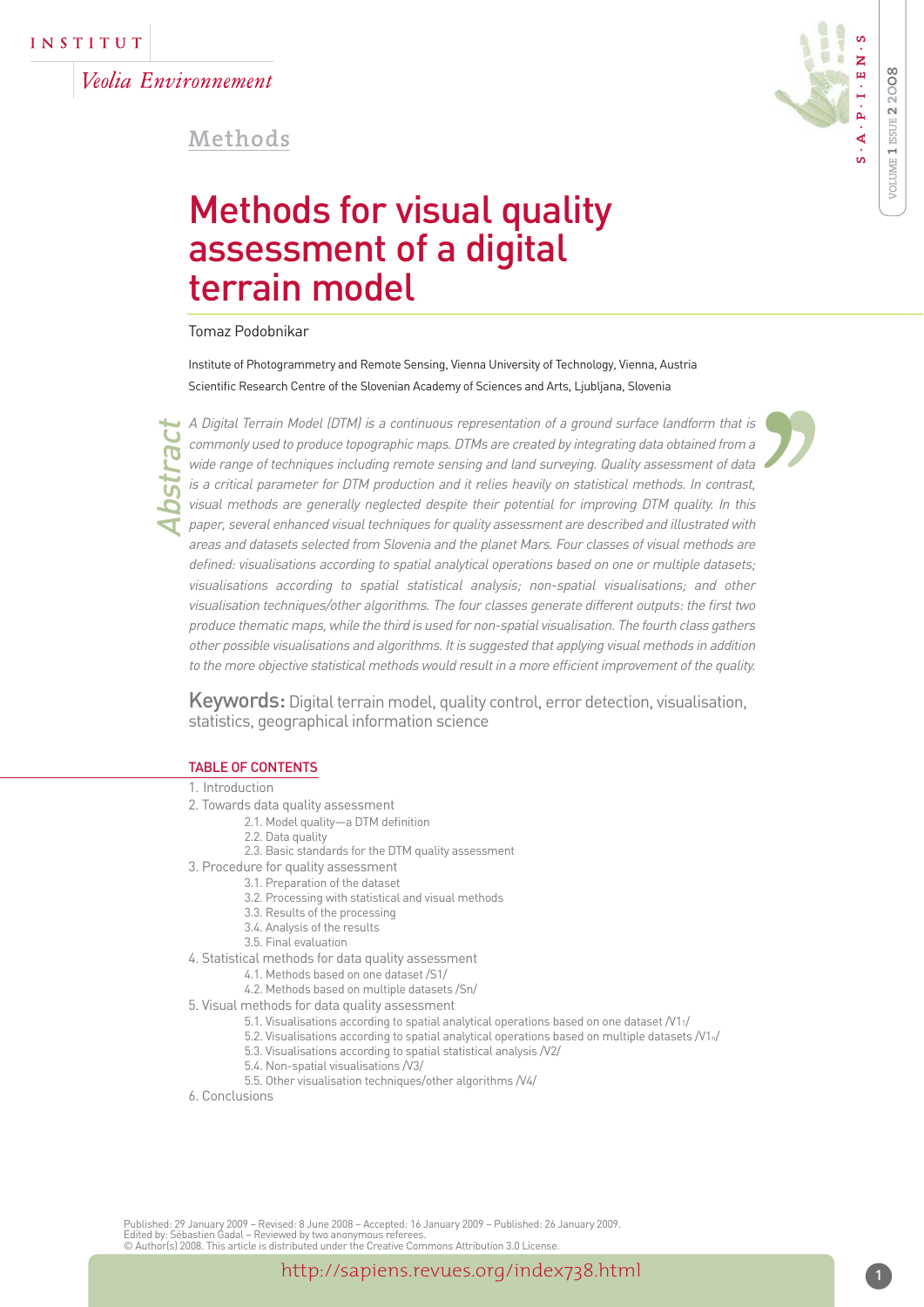## 1. INTRODUCTION

A digital terrain models (DTMs) is a continuous surface that, besides the values of height as a grid (known as a digital elevation model—DEM), also consists of other elements that describe the topographic surface, such as slope or skeleton (Podobnikar, 2005). Different techniques for the generation of DTMs have been developed since their inception more than fifty years ago (Miller and Laflamme, 1958; Doyle, 1978). The first decades focused mainly on models' reliability. The common techniques for quality assessment were based on the statistical comparison of small reference areas of higher quality with the created DTM in order to find outliers. Until the end of the 90s, high quality terrain data were acquired mainly photogrammetrically using aerial photographs and manual stereo measurements or matching techniques, or by vectorisation of contour lines from topographical maps and attribution.

The quality of DTMs significantly increased over the last decade due to three significant factors:

The first was the introduction and development of new methods for data acquisition, especially from satellites and airplanes. At small scales (coarser spatial resolution) radar interferometric techniques (IfSAR) had been applied to generate global DTMs<sup>1</sup> (Burrough and McDonnell, 1998; Maune, 2001). For larger scales and more local usage, airborne laser scanning (ALS) techniques have been applied<sup>2</sup> (e.g. Kraus and Pfeifer, 1998).

The second factor is the increasing availability of additional data sources that are useful for the DTM quality assessment or enhancement. In addition to the aerial photographs and contour lines, different point datasets with height attributes could also be applied, such as fundamental geodetic network points, boundary points of land-cadastre, databases of buildings, spot elevations, and other related datasets such as highway construction or hydrological network measurements. Even datasets without height attributes such as lines of a hydrological network, roads, railways, and standing water polygons can be used (Podobnikar, 2005). These additional data sources can provide valuable input for integrated DTM production, as exemplified in Slovenia (Podobnikar, 2005) and in Europe (EuroGeographics, 2008).

Thirdly, applications using DTMs are now part of our everyday lives (e.g., Google Earth<sup>3</sup>, Microsoft Virtual Earth<sup>4</sup>, NASA World Wind<sup>5</sup>, Radrouten Planer<sup>6</sup>...). This trend can also have some impact on the quality of the DTMs used if it influences usability significantly.

The higher the resolution, the more difficult the evaluation of input data quality and the assessment of the resulting DTM are. Experience indicates that the effort is proportional to the square of the inverse value of horizontal resolution. High resolution DTMs are thus more prone to errors. Visual methods can be very important for the evaluation of spatial data and can balance some weaknesses of statistical methods. They are still underused for at least three reasons. Visual approaches being qualitative are generally more neglected than statistical ones which are considered to be more objective. The other reasons for the lower acceptance of visual methods lie in the insufficient graphical capabilities of computers until recently and in the longer tradition of using statistical methods. Finally, visualisation of spatial data has traditionally been part of cartography. The main emphasis of this paper is to focus attention on visual methods as a powerful tool for quality assessment.

## 2. TOWARDS DATA QUALITY ASSESSMENT

The quality of spatial analysis depends on data quality, (data) model relevance and on the way they interact (Burrough and McDonnell, 1998). The model (or nominal ground) is a conceptualisation and representation (abstraction) of the real world, i.e., a selected representation of space, time, or attributes (Aalders, 1996). The datasets—in our case the DTMs—are realised by the type of spatial object to which variables refer on the level of measurement of these variables. The model relevance is a semantic quality of the representation by which a complex reality is captured. Data quality refers to the performance of the dataset given the specification of the data model (Haining, 2003).

#### 2.1. MODEL QUALITY—A DTM DEFINITION

The DTM dataset is an approximation of the reality, based on a nominal ground. A semantically reliable and high quality data model (as a base for the DTM generation) should be carefully defined. The DTMs might vary depending on their purpose, the quality of data sources or interpolation algorithms, the experience of the operators, etc.

A basic distinction can be made between digital elevation models (DEMs) and digital terrain models (DTMs) (Burrough and McDonnell, 1998; Podobnikar, 2005; Sutter et al., 2007)<sup>7</sup>. The DEM is one of the most used 'raster datasets' (a grid or a matrix) in geographical information systems (GIS). An elevation value (height) is attributed to each square cell of the grid. The set of cell heights can then be interpreted in two ways: In the first approach, each cell represents a discrete area, hence the entire cell area is assumed to have the same value, the changes occur only at the edges of the cells. In the second approach, the area between the cell centres is assumed to have some intermediate values. This approach is closer to the DTM definition. The DTM is considered as a continuous, usually smooth surface which, in addition to height values (as DEMs), also contains other elements that describe a

1 e.g. NASA's SRTM (Shuttle Radar Topography Mission) with a horizontal /planimetrical/ resolution of 3" and an ongoing project at DLR (German Aerospace Center) named TanDEM-X for a DTM with a resolution of 12 m.

<sup>2</sup> airborne LIDAR for local DTMs with resolution of around 1 m

<sup>3</sup> http://earth.google.com

<sup>4</sup> http://www.microsoft.com/VIRTUALEARTH

<sup>5</sup> http://worldwind.arc.nasa.gov.

<sup>6</sup> http://www.radroutenplaner.nrw.de

<sup>7</sup> A related data model is the digital surface model (DSM). The term refers, on the one hand, to a general expression for any mathematically defined surface, and on the other hand, to a basic product of radar interferometry, ALS, photogrammetrical terrain modelling, etc. In contrast to a DTM, a DSM includes all kinds of buildings (including houses, chimneys, road bridges, and viaducts), vegetation cover, as well as natural terrain features (e.g. temporal snow cover or 3D surface of caves). Additionally, a normalised digital surface model is defined  $as: nDSM = DSM - DTM$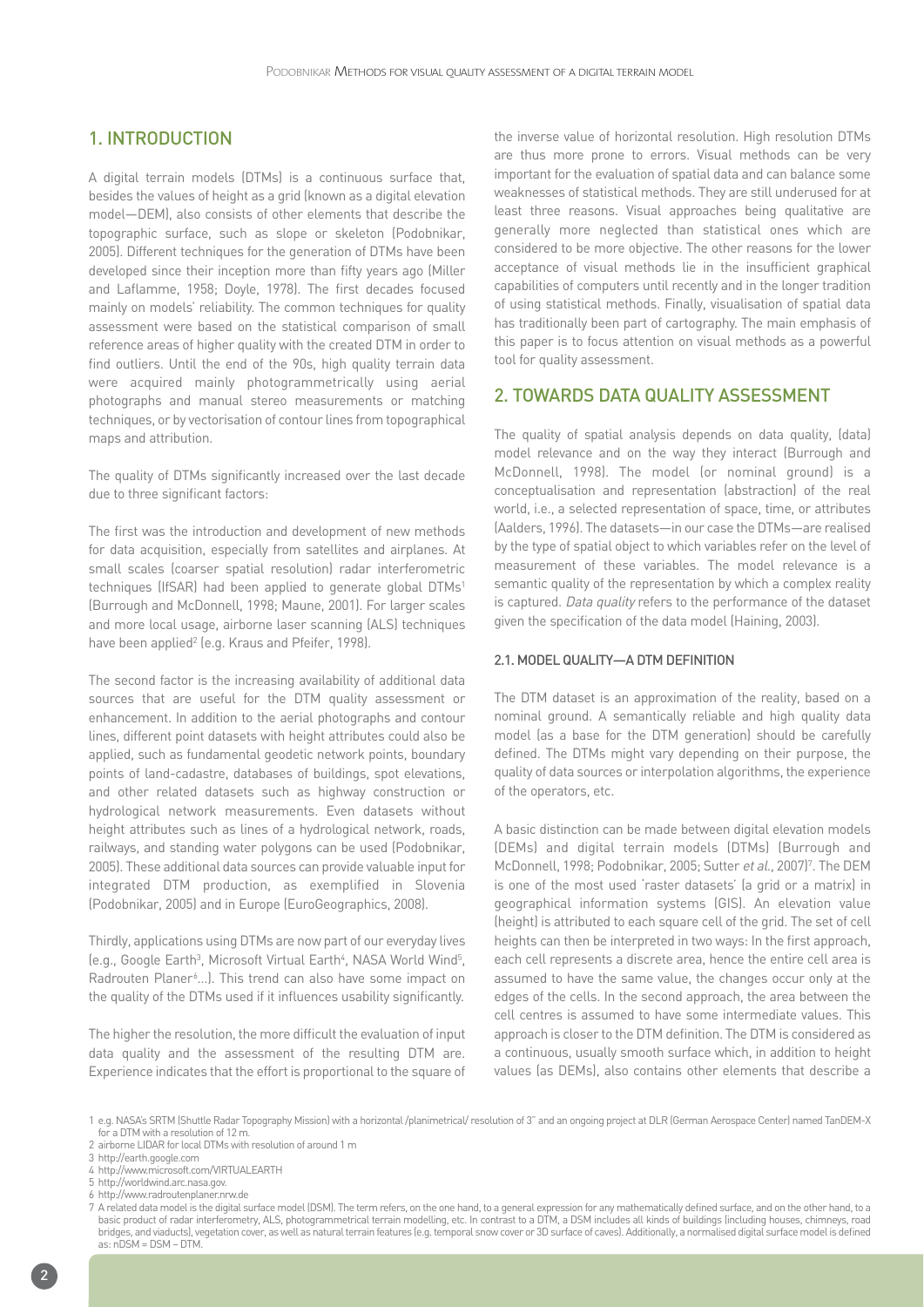

 $\overline{S}$ 

topographic surface: slope, aspect, curvature, gradient, skeleton (pits, thalwegs, saddles, ridges, peaks), and others. In this study, we focus on DTM but the methods and results are largely applicable to DEM also.

## 2.2. DATA QUALITY

Quality assessment methods can be distinguished a priori or a posteriori. Before generating the DTM, one can know the expected quality that result from our capacity and what quality is required with regard to the respected standards. These two factors enable regular production and usability of the DTM. The a priori assessments are based mostly on analyses of the datasets and methods for the DTM production while the a posteriori methods are based on the final DTM as described in this paper.

One of the DTM quality assessment goals is to fulfil the requirements of spatial data standards. The ISO (International Organization for Standardization) distinguishes five elements of data quality: completeness; logical consistency; and three types of accuracy (positional, temporal, and thematic). This paper is concerned with accuracy, defined as a difference between the value of a variable, as it appears in a dataset, and the value of the variable in the data model (or "reality"). More specifically, we are referring to *positional accuracy*. We can distinguish between absolute and relative accuracy in terms of nature of the data. The position (horizontal or vertical) of the objects (e.g. ridges or sink holes as part of the DTM) could be assigned to absolute accuracy and the irregularity of the shapes of objects to the relative accuracy, that is, morphologically relative to a general position. The term *precision* is considered as a component of accuracy, related to the scale, resolution, and also to the generalisation of datasets (Podobnikar, 2008).

The term error is used for lack of quality, or little or no accuracy. In addition to mistakes—in its widest meaning—it also refers to the statistical concept of variation (Burrough and McDonnell, 1998). The variation corresponds to random errors, thus incorrect spatial variation can be considered as systematic or gross error. According to these definitions, a level of accuracy (or error) can be described with a root mean square error (RMSE) and precision with a standard deviation or a standard error  $(\sigma)$ .

## 2.3. BASIC STANDARDS FOR THE DTM QUALITY ASSESSMENT

Most data quality standards for the DTMs encompass several quality requirements, but methods for quality control are seldom used. Visual quality control methods are even less often included. A certain level of standardisation is provided by USGS (1998). National Geospatial-Intelligence Agency (NGA)8 developed a "Digital Terrain Elevation Data" (DTED) standard for uniform matrix DTMs. It provides basic quantitative data for applications that require terrain elevation, slope, and/or surface roughness information<sup>9</sup>. The metadata of quality are roughly described with absolute horizontal (circular)/vertical (linear) error.

EuroGeographics<sup>10</sup> is currently developing a pan-European grid called EuroDEM<sup>11</sup>. Since the DTM is produced from various national DTMs, an important part of the project consists in the standardisation/harmonisation of the various coordinate systems, resolutions, and accuracies.

The proposed procedure for quality assessment of the spatial datasets, especially of a DTM, comprises the following steps: (1) preparing the datasets; (2) processing with statistical or visual methods; (3) obtaining results as numbers, thematic maps, graphs, etc.; (4) analysis (comparison with expected results); and (5) obtaining metadata or corrected datasets (see figure 1).

## 3. PROCEDURE FOR QUALITY ASSESSMENT

## 3.1. PREPARATION OF THE DATASET

The procedure for quality assessment is based primarily on one (single) or multiple spatial datasets. In the case illustrated on Figure 1, one dataset is a tested DTM, while multiple datasets denote a DTM + (independent) reference datasets. The approach with one dataset uses a DTM alone without any reference data. This case is the most subjective and requires a high level of knowledge of the generation processes. The operator also needs to be experienced to recognise deviations from expected outputs and to predict the most useful kind of analysis. The approach with multiple datasets uses a DTM and additional reference datasets. The reference datasets can be the DTMs as regionally continuous data, lines, or points. The basic criterion for selecting the appropriate reference data is that the quality should be at least as high as expected from the tested DTM. The reference data should be representative (of sufficient quantity), therefore distributed with a certain degree of regularity and significance with respect to the whole area. These methods are not convenient for areas where availability of the reference datasets is very low (e.g. currently, Mars datasets).

## 3.2. PROCESSING WITH STATISTICAL AND VISUAL METHODS

Processing with both statistical and visual methods is the primary focus of this research. The methods addressed differ according to whether they use one or multiple datasets and by their expected outputs. The single dataset method may allow more techniques for



Figure 1: The five-step procedure for quality assessment of a DTM

<sup>8</sup> http://www.nga.mil<br>9 This standard deter

<sup>9</sup> This standard determines a grid size and accuracy according to different levels, from 0 to 5 (from 1000, 90, 30, 10, 3, to 1 m). Additionally, a "High-Resolution Terrain Information" (HRTI) standard with levels from 3 to 4 (from 12 to 1 m) has been proposed—but not yet fully accepted. 10 http://www.ec-gis.org/inspire

<sup>11</sup> with a resolution of 60 m (2") and absolute vertical accuracy of 8 to 10 m. The first version has been released on April, 2008.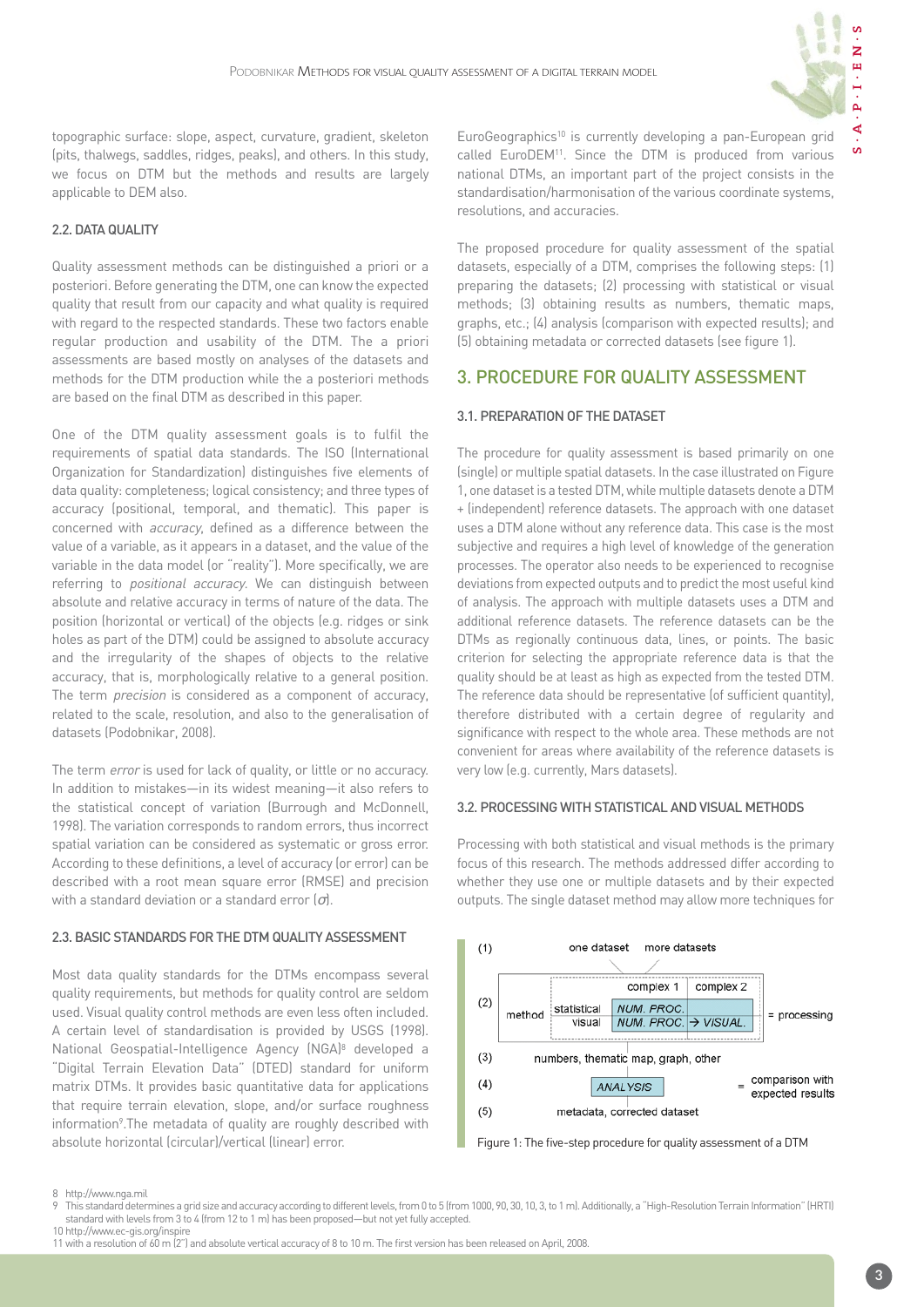processing. These techniques may be used one after another. We classified them into two complexes: techniques using numerical processing and those using visualisation (Figure 1). Those in the first complex apply statistical and visual methods, while those in the second complex additionally apply visual methods only. With respect to visual methods, multiple techniques from complex 1 may be followed with single techniques of complex 2, and vice versa. Furthermore, some techniques of complex 1 can generate input for statistical methods but not for visual ones, some of them are useful just for visual methods, and the others for both statistical and visual methods. Statistical methods are denoted by /S/ and the visual by /V/. We propose the following classification of the methods:

- Statistical assessment
- on one spatial dataset /S1/
- on multiple datasets /Sn/
- Visual assessment (classification is partly referring
	- to Berry's (1987) classification of spatial analysis)
	- visualisations according to spatial analytical operations /V1  $\Box$  on one dataset /V11
		- on multiple datasets /V1n/
	- Visualisations according to spatial statistical analysis /V2/ (/V21/, /V2n/)
	- o Non-spatial visualisations  $\overline{N}$ 3/ ( $\overline{N}$ 3<sub>1</sub>/,  $\overline{N}$ 3<sub>n</sub>/)
	- o Other visualisation techniques/other algorithms /V4/ (/V41/, /V4n/)

#### 3.3. RESULTS OF THE PROCESSING

The results of the processing include numbers for the statistical assessment methods, and thematic maps, various non-spatial visualisations, and other approaches to visualisations for the visual assessment methods.

#### 3.4. ANALYSIS OF THE RESULTS

The next step is the comparison of the results with what can be expected from the quality of the data model. This is done via statistical methods (e.g. calculated RMSE with allowed RMSE). The analysis of results of the visual methods is more complex and less objective. In this case the results are compared with the "thresholds" and already "established" models. The visual methods require experience obtained through training. Fortunately some visual methods are generated fairly effortlessly and are easily understandable by a wide audience (as in Figure 2).

#### 3.5. FINAL EVALUATION

As a final result, the datasets (DTMs) are evaluated by statistical or visual methods within the reports. Parameters of quality control are assessed and presented as extended standard metadata. An additional advantage is the opportunity for correction of the datasets—DTMs (Podobnikar, 2005).

## 4. STATISTICAL METHODS FOR DATA QUALITY ASSESSMENT

The statistical methods for quality control are also known as geometrical (when a topographic description of particular DTM objects is applied), stochastic (non-deterministic), or even mathematical (using mathematical methods). The most common approaches are analytical and empirical. The analytical approaches are primarily used when reference data is not available (Martinoni and Bernhard, 1998).

#### 4.1. METHODS BASED ON ONE DATASET /S1/

The following parameters for quality assessment can be considered (descriptive statistic): arithmetical mean of heights, slopes, etc.; standard deviation  $\sigma$ ; covariant function for heights, slopes, and volumes (Östman, 1987), rang (minimum/maximum), and Koppe's formula adapted with other coefficients (Ackermann, 1978; Kraus, 1994); and autocorrelation analysis (Lee and Marion, 1994). The local methods entail description with variograms and correlograms (Wood, 1996; López, 2000) and measurement of the fractal dimensions of terrain (Wood, 1996) and terrain curvature.

To analyse the estimated uncertainty of height data, Monte Carlo methods can be applied (Goodchild, 1995; Fisher, 1996; Podobnikar, 2005). The robust estimation method is based on statistical elimination of data that are not well enough autocorrelated to a certain threshold (Kraus and Pfeifer, 1998). Additionally, error assessment for the surroundings of a selected point on a surface may employ the "perfect inspector" hypothesis (López, 2000). A complex analytical method of spectral terrain analysis has been developed by Tempfli (1980; 1999), Frederiksen and Jacobi (1980), Russel et al. (1995), and Russel and Ochis (1995). The sensitivity analysis method was developed by Martinoni and Bernhard (1998). Accuracy can be also estimated by considering the density of the original datasets and local terrain curvature (Kraus et al., 2004).

Another series of assessments includes various topological controls using vector contour lines developed to correct data in the following manners: nodes between two lines should have identical attributes; crossed lines should be eliminated; different heights of points and lines with identical coordinates should be unified; and contours with only one point (node) should be eliminated (Podobnikar, 2005; Figure 6). Other methods can be used to eliminate gross errors such as determination of the slopes that are too steeply inclined, and methods for determination of the height differences on the basis of control of neighbour contours (Larson, 1996).

## 4.2. METHODS BASED ON MULTIPLE DATASETS /SN/

Possible methods using a DTM and additional reference DTM(s) include: computing a mean error (M) (indicator for a systematic error), root mean square error (RMSE) (indicator for a random error after the systematic component has been eliminated), range (minimum/maximum), and others. Furthermore, the following tests are proposed: statistical covariance, regression, histograms, volume differences, and others.

The methods for comparison of the DTM with reference lines and points are similar to the methods described using continuous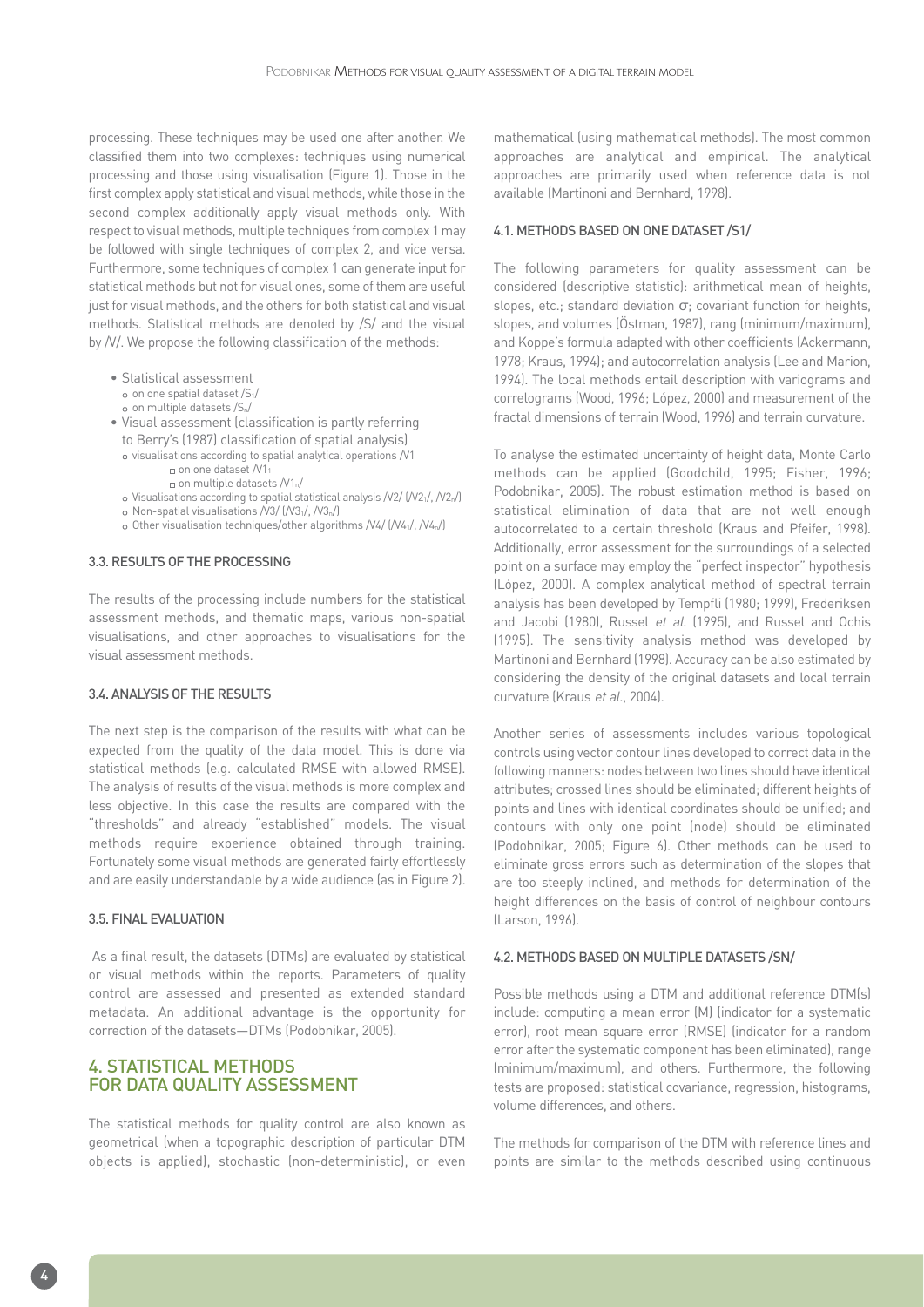reference DTMs. The main difference is that their quality is expected to be much higher than that of the continuous reference data. Unfortunately, there is a high possibility that the reference data would not be available for areas where the quality of the DTM is already low. Another difficulty is that it is generally not possible to compute derivative surface, e.g. slope from the reference lines and points.

## 5. VISUAL METHODS FOR DATA QUALITY ASSESSMENT

The visual (or graphical, where the term is often applied in relation to geomorphological and semantical analysis) methods require a higher level of adaptation to particular problems than the more objective statistical ones. They are based on particular spatial analysis or modelling. Similar to cognitive mapping (Held and Rekosh, 1963), the use of visual method depends on the expertise and experience of the operator. The rule of thumb is more commonly applied with visual methods than with statistical methods. Visual methods actually offer the first assessments of the spatial data—DTMs. In the past they were carried out on a sheet of paper, nevertheless today they are primarily applied interactively with digital monitors (Burrough and McDonnell, 1998) and other equipment for the digital data visualisation (e.g. Drecki, 2002).

## 5.1. VISUALISATIONS ACCORDING TO SPATIAL ANALYTICAL OPERATIONS BASED ON ONE DATASET /V11/

This category of methods utilise the visual appearance of the dataset and is associated with thematic cartography and our ability to graphically express the studied problem. These methods can be roughly split into those that concern plasticity impression (embossing) and those that use geometric methods. For example, analytical shading as a plastic-oriented method (i.e. producing a three-dimensional impression) is based on visually effective presentation of the landform. In contrast, geometric methods like producing contour lines are better for a higher accuracy presentation of the landform. The methods of /V11/ may have some similarities with the methods /V1n/. Similar techniques may be used when comparing the DTM with its derivatives (reference datasets in  $/V1_n/l$ , but for this category only one dataset is used.

Visual controls of the basic derivatives of DTM include visualisation of slope, aspect (sensitivity to small errors especially on flat terrain), curvature (sensitivity to high frequency changes of the surface; Wood and Fisher, 1993), terrain roughness, dimension (characteristics) of the surface in a fractal sense (Li, 1998; Cheng et al., 1999), and visualisation of the condensed grid cells (Figure 2) or cost surfaces. These methods use different colour cast schemes, analytical shading with different parameters, or a dichromatic colour scheme (applying bipolar differentiation) with linear or non-linear cast (Wood, 1996; Rieger, 1992; Figure 3). The bipolar differentiation technique (or modulo approach, relative height-coding, "continuous" contour lines) can be described as a combination of contour lines (consecutive lines



Figure 2. Shaded DTM. A shaded DTM with the original resolution of 100 m (A), and condensed to a resolution of 20 m using a spline interpolation algorithm (B). The red circle marks a gross error that is more easily recognised in the right picture. The visualisation is based on the /V11/.

in the same colour of the dichromatic colour set) and repeated height-coding. Bipolar differentiation is similar to contours, but with different casts between them: a transition from light to dark or through a series of hues, which enables portrayal of even small details within the contour intervals. Depending on the chosen height interval, some tiny oscillations (possible errors) within "contour line" intervals can be clearly assessed, independently on the chosen particular azimuth as with analytical shading.

The other methods are based on detection of seemingly impossible existing structures (e.g. the edges of the connection zone of the neighbour datasets) by applying high-pass filters; characterising the characteristic points, lines, and areas (peaks,



Figure 3. Example of dichromatic colour visualisation. Visualisation based on /V11/ with a bipolar differentiation method with linear cast applying a certain height interval (20 m).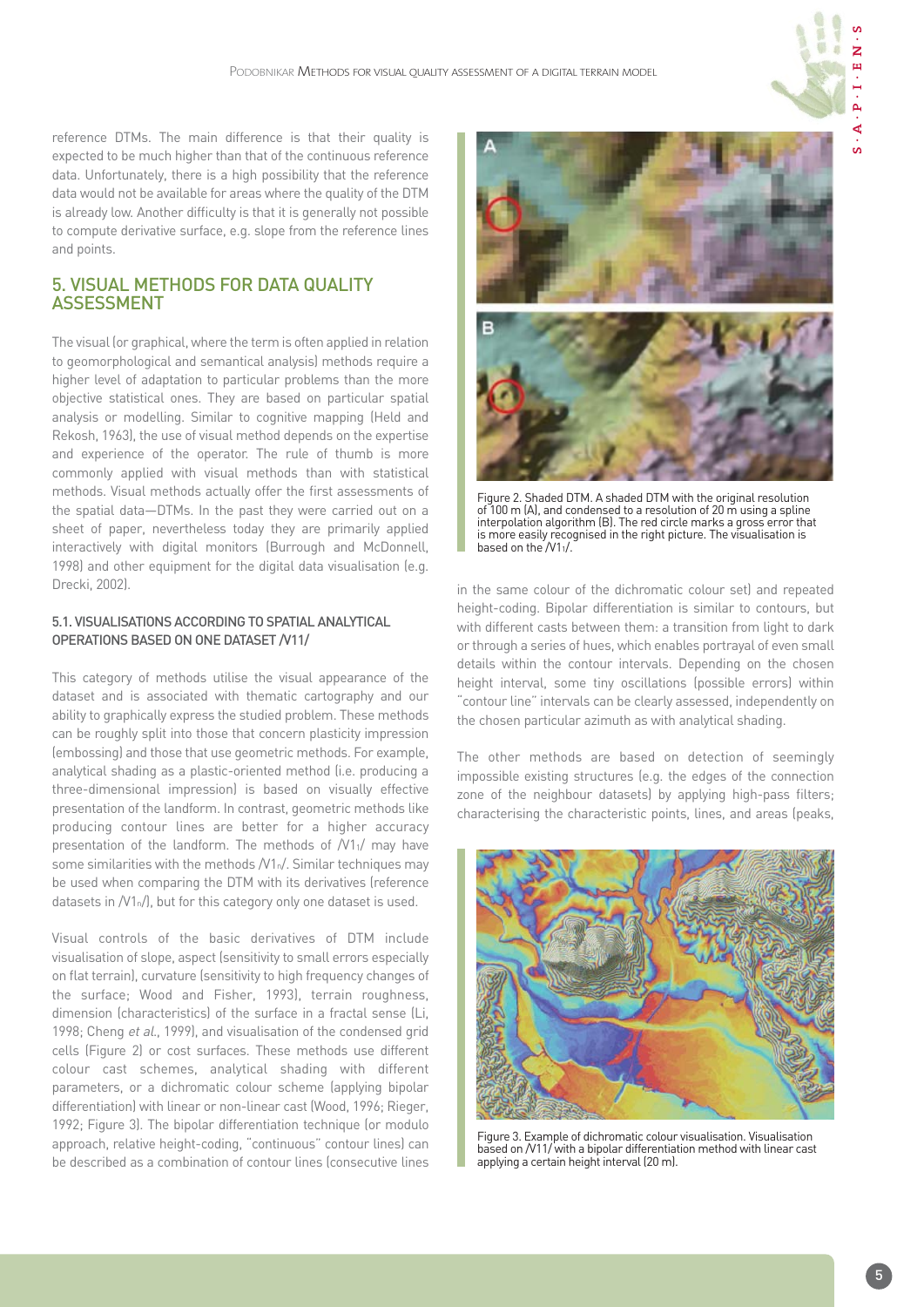

Figure 4. Utilisation of false pattern to detect structures. Identification of the ridges and thalwegs based on /V11/. A: crossed contour lines (in circle) caused a false combination of ridge/thalweg (green and red areas are associated). B: incorrect attributes were assessed with a sensitive interpolation that presents analytical shading and ridges (red dots)/thalwegs (green dots) that are in unlikely positions.

pits, etc., or contour lines; Li, 1998); and searching for their false patterns (Figure 4).

Further quality control methods include visualisation of the DTMs that were previously generalised. Additional techniques for generalisation make possible a multi-scale presentation. A combination of the proposed quality control methods in various scales can improve the reading and understanding of the landform features and therefore the finding of possible errors (Figure 5).

## 5.2. VISUALISATIONS ACCORDING TO SPATIAL ANALYTICAL OPERATIONS BASED ON MULTIPLE DATASETS /V1N/

The proposed methods are intended for checking consistency of the datasets when using reference data for the analyses. The reference data might be a better quality DTM, an orthophoto, contour lines from the maps, etc. For visualisation purposes the datasets can be previously reclassified, overlaid in different ways (e.g. transparently, using operations), or even placed alongside each other.

This paper proposes and selects the following methods of spatial analytical operations with the multiple datasets visualisations: (1) difference between the overlaying DTMs; (2) combination of different type of derivatives of the DTMs (hypsometry, analytical shading, contour lines from the maps, contour lines from a DTM, etc.); (3) and contour lines from the maps overlaid over the following DTM derivatives: hypsometry, analytical shading, aspect, slope, curvature, or contour lines interpolated from the DTM (Ackermann, 1978; Hutchinson and Gallant, 1998; Carrara et al., 1997). The hydrological network can be assessed in a way similar to contour lines.

The next methods use (4) contour lines vectorised from the maps which have been overlaid with characteristic points and lines derived from the contour lines (Figure 6)—the contours may be hierarchically coloured by applying a colour alternation method; (5) overlaying the hydrological network, generated from the DTM (Hutchinson and Gallant, 1998; Wood, 1996) over the pits and from hydrography acquired from the maps; (6) overlaying the contour lines from maps with the DTM generated from them (Carrara et al., 1997) or DTMs generated by other means; (7) overlaying the automatically generated characteristic points, lines, and contour lines; (8) overlaying the DTM with datasets that are basically not connected with DTM generation—satellite images, maps, orthophotos (Wiggenhagen, 2000); (9) overlaying considering Bayes theorem (Skidmore, 1997) where preliminary and actual knowledge is considered (Eastman, 1997); and (10) a perspective view applying the previously described methods for better recognition of the specific problems.



Figure 5. Morphological detection on Mars. Detecting morphologically artificial (impossible) features on Mars (Candor Chasma) and labelling them as possible gross errors by applying different visualisation methods based on /V11/. A: analytical shading; B: bipolar differentiation with an interval of 100 m; C: curvatures visualisation; D: curvatures visualisation using a generalised DTM.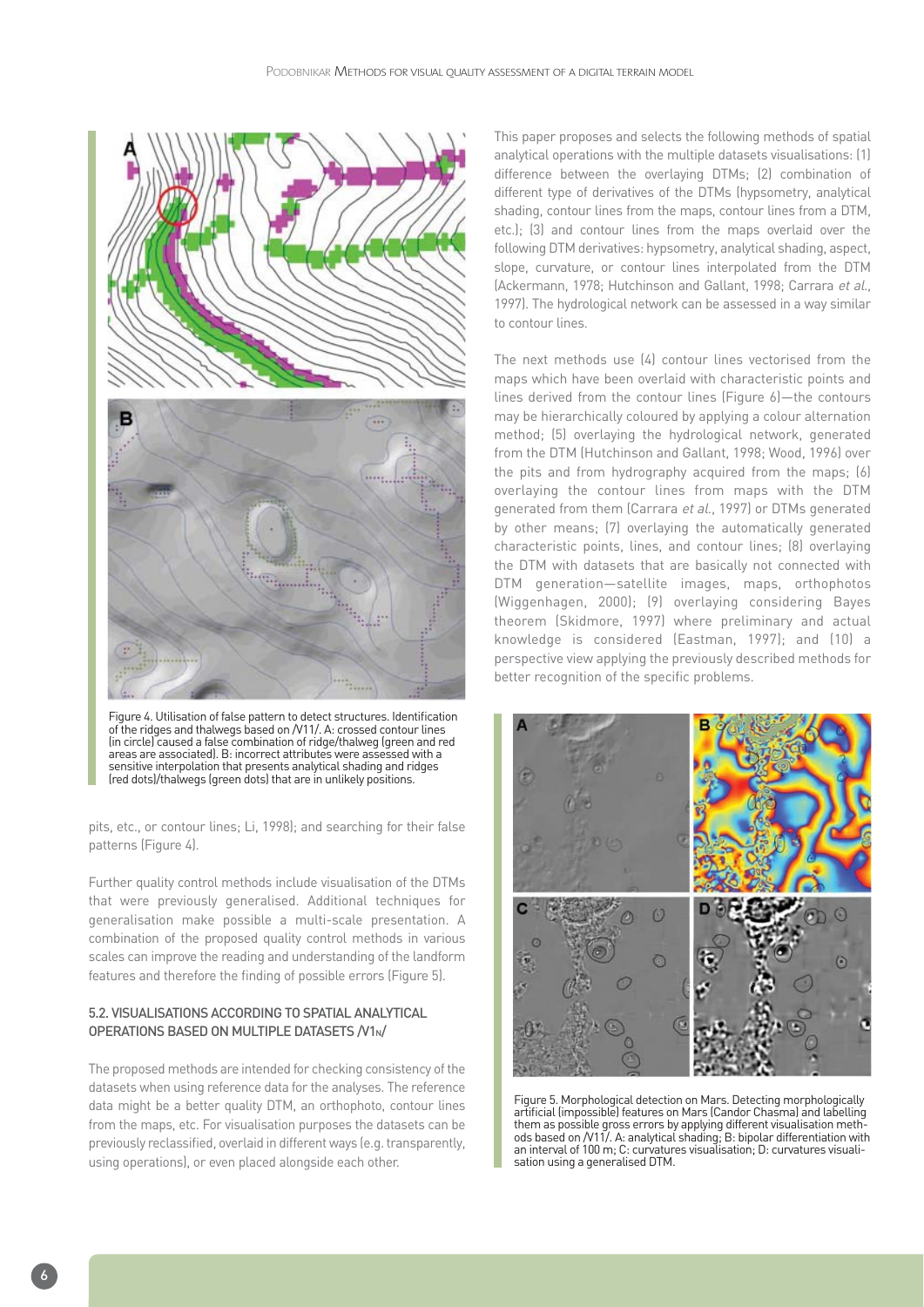

Figure 6. Contour lines obtained with Visual Methods. Visual methods based on /V11/ and /V1n/ (and on the statistical methods based on one dataset /S1/ that is not presented here) for detection of gross errors from the contour lines. A: contour lines from the original map (grey) and generated by a DTM (red). B: contour lines from the original map and an analytical shaded DTM generated from them. In both examples, a consequential gross error from the attributes (i.e. height of contour line) is easily perceived according to different methods.

## 5.3. VISUALISATIONS ACCORDING TO SPATIAL STATISTICAL ANALYSIS /V2/

This set of methods is based on generating a selected statistical test of the dataset (DTM) and presenting the results in a way similar to the one described for the both classes of  $N1/$  methods. Firstly, we propose a group of methods based on Monte Carlo simulations: (1) visibility (Figure 7), slope and aspect, or optimal path simulation is applied by an appropriate error model of the DTM (Fisher, 1996; Podobnikar, 2005; Burrough and McDonnell, 1998; Heuvelink, 1998; Nackaerts et al., 1999; Felicísimo, 1994; Heuvelink, 1998; Canters, 1994; Ehlschlaeger and Shortridge, 1996: Ehlschlaeger et al., 1997): and (2) simulation of positional error of the hydrological network, watersheds, contour lines, characteristic features, and other vectors which have a significant influence on quality in certain circumstances (Burrough and McDonnell, 1998; Hutchinson and Dowling, 1991; Wood, 1996; Veregin, 1997; Lee, 1996; Openshaw, 1992; Podobnikar, 2005).

The next method entails (3) construction of fractal surfaces (Wood, 1996) similar to Monte Carlo approaches, where changing of the fractality allows controlled changing of the surface; (4) visualisation of precision and uncertainty of the contour lines, calculated with analytical methods (Tempfli, 1980; Kraus, 1994); and (5) visualisation of reference point difference according to the terrain surface, presented as deviation plots, that describes and portrays the quality of the DTMs' surfaces.

## 5.4. NON-SPATIAL VISUALISATIONS /V3/

This class of visualisation methods is based on similar or completely different algorithms as for /V1/ and /V2/ classes. The outputs are histograms, graphs, diagrams, matrices, etc. Histograms as among the well known visual (graphical) presentation methods for certain statistic tests can be applied for DTM's heights (Li, 1998) or derived aspects, curvatures, etc. (Hutchinson and Gallant, 1998). Histograms are then visually assessed: the DTM is expected to be of high quality if the transition between the columns is smooth enough or exhibits no repetitive



Figure 7. Monte Carlo simulation. Monte Carlo simulation from a selected viewpoint (Krim) based on /V21/ and /V21/ (comparing two different datasets). Two different models of error simulation on different DTMs were used. The DTM on A is a higher quality, especially on the plain. The Monte Carlo simulations applied specific error models (continuously varying error distribution surfaces) to the evaluated quality of DTMs with a resolution of 25 m—interferometric radar (IfSAR, A), and integrated DTM 20 m (B). The probability viewshed was converted to a fuzzy viewshed with a semantic import model (Burrough and McDonnell, 1998; Podobnikar, 2008), therefore to the fuzzy borders. Red indicates shadows, with a lower possibility of visibility. Hill shadows of tested DTMs are transparently overlaid;

pattern. Another possibility is a histogram of relative heights (so called relative histogram). If the DTM is interpolated from the contour lines then the values of DTM will tend to accumulate around the contour interval values. Higher perpendicularity (homogeneity) of the histogram signifies a higher quality of the interpolated surface (Carrara et al., 1997; Figure 8).

The next proposed visualisation is a co-occurrence matrix calculation, used generally for analyses in a grey colour scheme. Using the DTM, the height values are assigned to the abscissa, and mean values of near surroundings to the ordinate. The



Figure 8. Relative histogram for DTMs. Relative histogram for DTMs produced on a repetitive height interval of 10 m (0 to 9 m) based on /V31/ and /V3n/ (comparing two different datasets). On the left is a relative histogram for a DTM produced from contour lines (with interval 10 m) and on the right for a photogrammetrically generated DTM.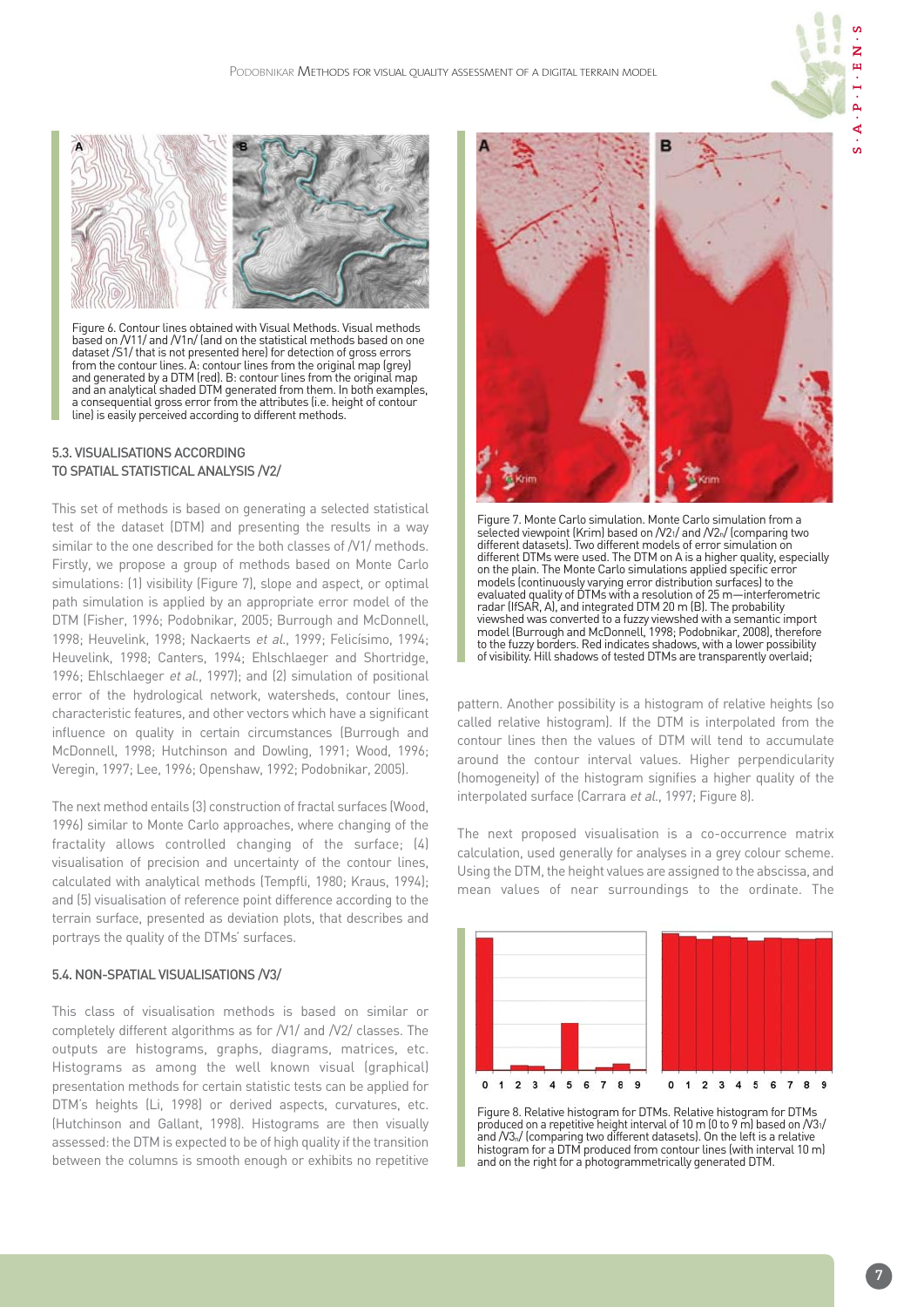

on /V4n/. The black path is simulated on the highest quality DTM while blue one on the lower quality dataset. Similar results using DTMs produced from different sources signify (but do not prove) a higher quality.

autocorrelation of the surface can be inspected visually as it is higher when the values are closer to the principal diagonal (Wood and Fisher, 1993). Low autocorrelation signifies a very rough surface or a gross error.

#### 5.5. OTHER VISUALISATION TECHNIQUES/ OTHER ALGORITHMS /V4/

There are many other possibilities for visually assessing a DTM's quality. Several examples are presented below. The first is a path simulation between the selected points using different DTMs (Figure 9). This visualisation is actually bases on spatial analytical operations described in /V1/ but require some additional information besides the DTM (in this case the starting and the ending points). A very effective method is presenting terrain profiles (Figure 10) or terrain silhouettes from selected viewpoints. Another method demands motion picture techniques: attribute errors on the contour lines can be assessed, while the counter lines are presented sequentially according to their attributes or hierarchically from main to auxiliary ones. Another possibility is to label the contour lines according to their height (Hutchinson and Gallant, 1998).

## 6. CONCLUSIONS

Several methods have been developed, described and analysed, to assess DTM quality. This paper presents both statistical and visual methods, used for one (DTM) or multiple (DTM + reference) datasets. In particular, visual methods are presented in four classes: visualisations according to spatial analytical operations based on one dataset /V11/ or multiple datasets /V1n/; visualisations according to spatial statistical analysis /V2/; nonspatial visualisations /V3/; and other visualisation techniques/other algorithms /V4/. The first two classes result in thematic maps, while the third produces non-spatial visualisation.

The visual methods (especially analytical shading) provide a first impression of the DTM quality. Although the methods for visual

quality assessment of a DTM or other spatial datasets are less objective, they support statistical methods with their mutual combinations and combination with the other assessments, and allow understanding of even complex problems which may negatively influence the DTM quality and which otherwise would not be easily discovered. We can say that the statistical methods are well accepted for quality assessment, but they provide incomplete results, and vice versa. The examples are a quantification of the fuzzy viewsheds that would be additionally processed (see Figure 7) and quantifying/visualisations of the histograms (see Figure 8). The same examples also show a potential problem where the quality assessment is largely driven by a specific application. Additionally, more error types (e.g. random, systematic, and gross) could be assessed using the same visualisation method (see figures for examples).

Results of the tests allow description of and improvement in quality in a sophisticated way considering the higher level of description and integrity of the processes. Consequently, the usability of the carefully checked and possibly corrected data can increase significantly. The proposed and applied methods considerably exceed available standards for the quality control used for the national or international DTM production (e.g. ISO/TC



Figure 10. Production of profile using DTMs. Profiles over the same area on DTMs of different precision based on  $N4_n$ . The appearance of the DTM on the A is very rough. It contains many gross errors and the overall quality is much lower than the one of the DTM on the B. These visualisations reflect the methods of the DTM production.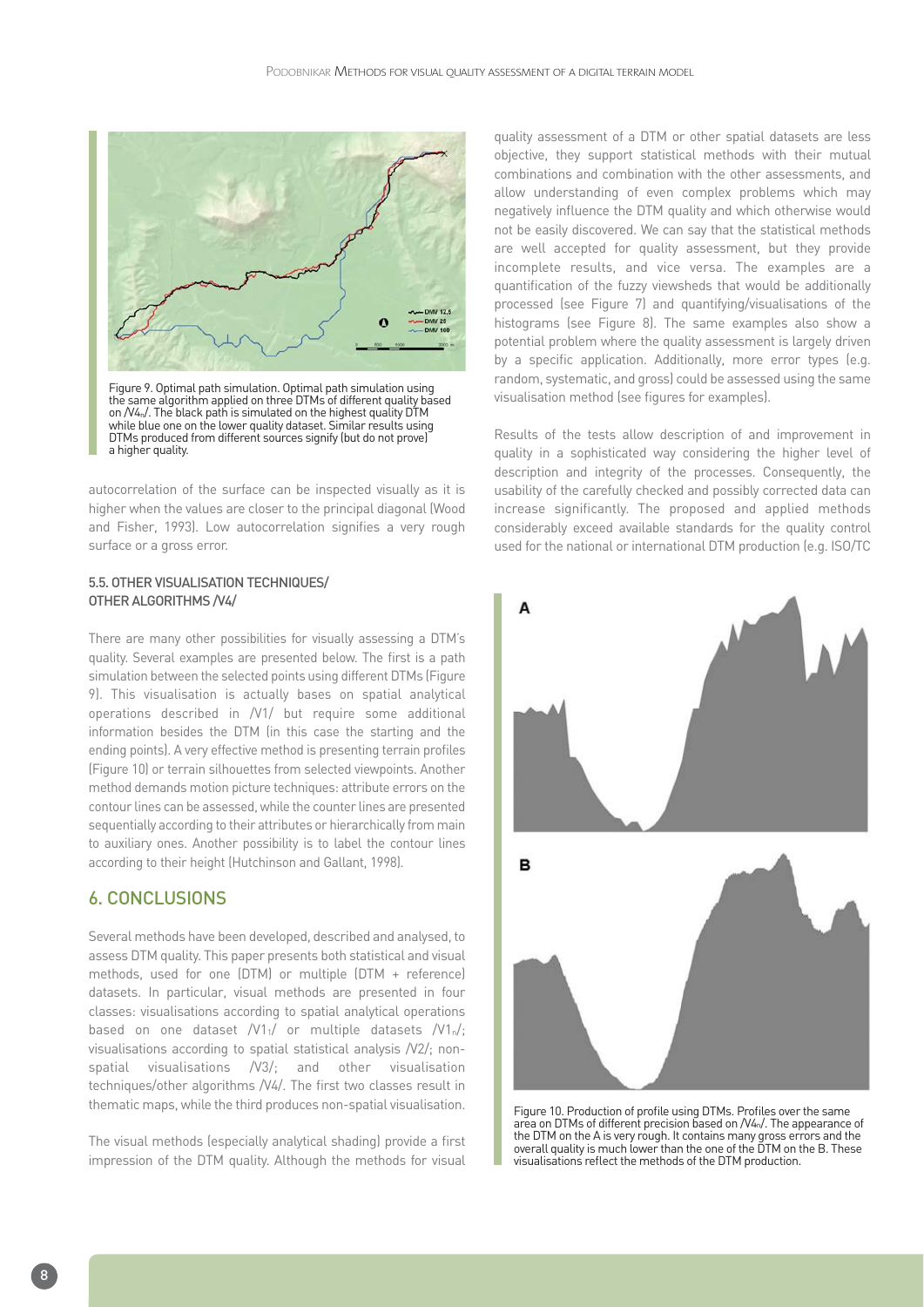

211). The standards change frequently, and they are often based on the lowest common denominator—especially the subjective visual assessments. However, extensive experience combined with the complex knowledge thus acquired could be the most important factor in understanding the entire process of data acquisition, processing, etc. Furthermore, these checks provide an ideal opportunity to improve and extend the information content of standard metadata.

In the future, more complex studies that include comprehensive simulation methods (Podobnikar, 2008) will be needed for visual quality assessment (ontologically, epistemologically, and pragmatically) to integrate outcomes of technical, natural, and social sciences and to reach a higher level of simplicity—as an ultimate level of sophistication (after Leonardo da Vinci).

Various techniques for quality assessment by visualisation have been carried out on different DTMs. Some of them were kindly provided by the Mapping Authority of the Republic of Slovenia through my doctoral thesis and others are DTMs of Mars available though the research project series TMIS (plus, plus.II, morph) funded by the Austrian Research Promotion Agency in the frame of the ASAP program. I am very grateful to Prof. Josef Jansa who performed a systematic review of my ideas.

## **REFERENCES**

Aalders H.J. (1996). Quality metrics for GIS, Kraak, M.J., Molenaar, M. (eds.): Advances in GIS Research II. Proceedings 7<sup>th</sup> International Symposium on Spatial Data Handling, Delft, 5B.1–5B.10.

Ackermann F. (1978). Experimental Investigation into the Accuracy of Contouring from DTM, Photogrammetric Engineering & Remote Sensing, 44, 1537–1548.

Berry J.K. (1987). Fundamental operations in computer-assisted map analysis, IJGIS, 1/2, 119–136.

Burrough P. & R. McDonnell (1998). Principles of Geographical Information Systems, Oxford.

Canters F. (1994). Simulating error in triangulated irregular network models, EGIS/MARI '94, Amsterdam, 169–178.

Carrara A., G. Bitelli & R. Carla (1997). Comparison of techniques for generating digital terrain models from contour lines, IJGIS, 11/5, 451–473.

Cheng Y.C., P.J. Lee & Lee, T.Y. (1999). Self-similarity dimensions of the Taiwan Island landscape, Computers and Geosciences, Geological Survey of Canada, Elsevier Science, 25/9, 1043–1050.

Doyle F.J. (1978). Digital Terrain Models: An Overview, Photogrammetric Engineering and Remote Sensing, 44, 1481–1487. Drecki I. (2002). Visualisation of Uncertainty in Geographic Data. Shi, W., Fisher. P.F., Goodchild, M.F. (eds.): Spatial Data Quality, Taylor & Francis, New York, 140–159.

Eastman J.R. (1997). IDRISI for Windows (software documentation, version 2.0), Clark University, Graduate School of Geography, Worcester.

Ehlschlaeger C.R. & A.M. Shortridge (1996). Modelling elevation uncertainty in geographical analyses, Kraak, M.J., Molenaar, M. (eds.), Advances in GIS Research II: Proceedings 7th International Symposium on Spatial Data Handling, Delft, 9B.15–9B.25.

Ehlschlaeger C.R., A.M. Shortridge & M.F. Goodchild (1997). Visualizing Spatial Data Uncertainty Using Animation. Computers and Geosciences 23/4, 387–395.

Felicísimo A.M. (1994). Parametric statistical method for error detection in digital elevation models, ISPRS Journal of Photogrammetry and Remote Sensing, 49/4, 29–33.

Fisher P.F. (1996). Animation of Reliability in Computer-generated Dot Maps and Elevation Models, Cartography and Geographic Information Systems, 23/4, Journal of American Congress on Surveying and Mapping.

Frederiksen P.& O. Jacobi (1980). Terrain Spectra, Technical University, Denmark.

Goodchild M.F. (1995). Attribute accuracy, Guptill, S.C., Morrison, J.L. (eds.): Elements of spatial data quality, 59–80.

Haining R. (2003). Spatial Data Analysis: Theory and Practice, Cambridge University Press.

Held R.& J. Rekosh .(1963). Motor-sensory feedback and geometry of visual space, Science, 141, New York.

Heuvelink G.B. (1998). Error Propagation in Environmental Modelling with GIS, Taylor & Frances, London, Bristol.

Hutchinson M.F.& T.I. Dowling (1991). A continental hydrological assessment of a new grid-based digital elevation model of Australia, Hydrological Processes, John Wiley & Sons, 5/45–58.

Hutchinson M.F.& J.C. Gallant (1998). Representation of terrain, Longley, P.A., Goodchild, M.F., Maguire, D.J., Rhind, D.W. (eds.): Geographical information systems: Principles and Technical Issues, John Wiley & Sons, New York, 105–124.

Kraus K. et al. (2004). Quality Measures for Digital Terrain Models, International Archives of Photogrammetry, Remote Sensing and Spatial Information Sciences, XXXV-B2.